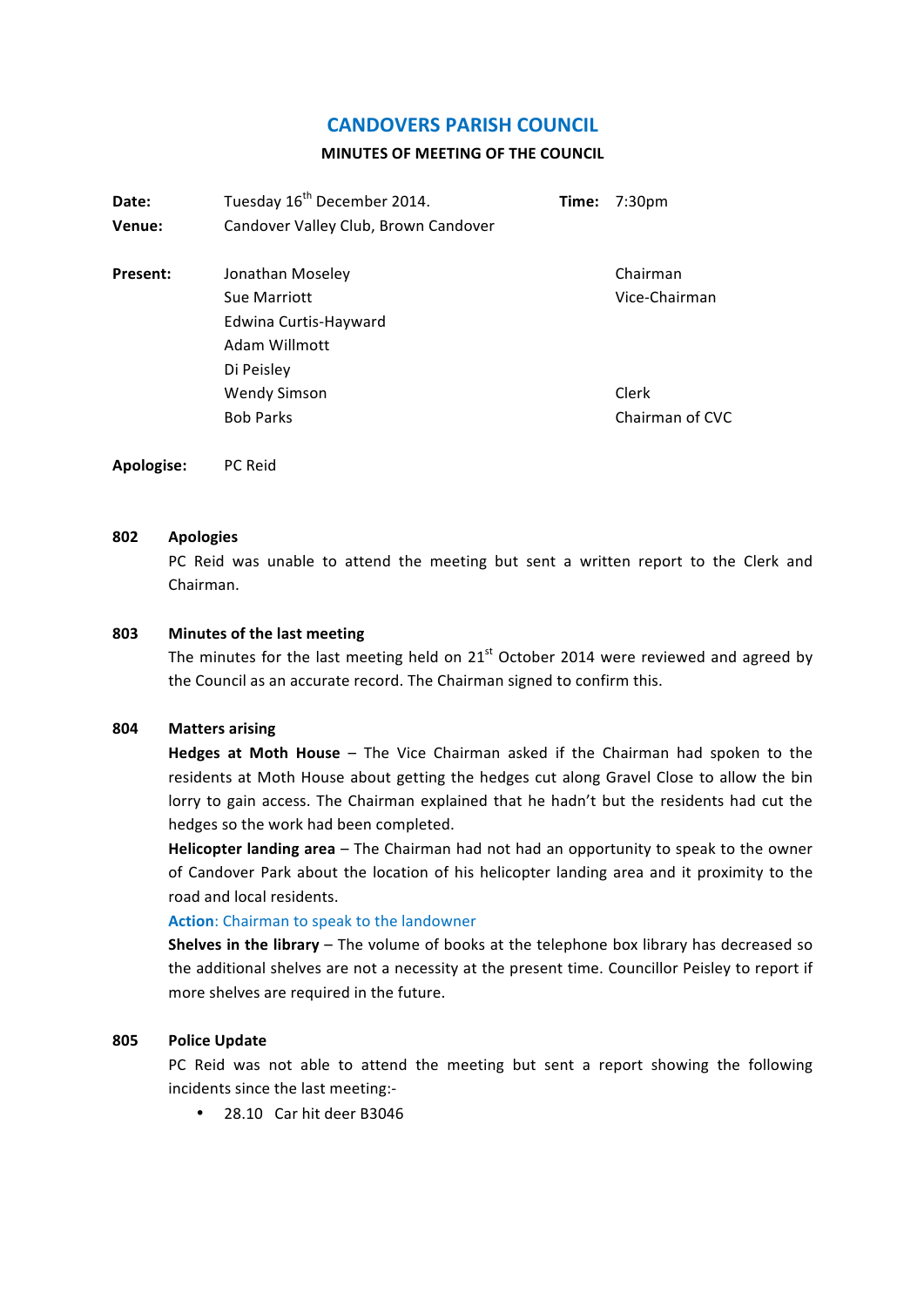• 02.11 Report from Darren of suspicious vehicle and people near the buried Church at 10:30 pm, PC Reid attended and took details of those present who are known on our

systems. All in order and suitable advice given for their early departure........

11.11 Tree partially across B3046 at Brown Candover, PC Reid asked Darren to clear it which he did long before the initial HCC Highways response turned up.

The Chairman updated the Parish Council about the proposed changes to rural policing. The restructure is due to come into effect from  $15<sup>th</sup>$  April 2015 and will reduce the number of Neighbourhood Police Officer in the Basingstoke area from 11 to 8 but will also pair the officers up so there will be 4 police vehicles each with two officers. Following the public meeting in Herriard at which 300+ residents of the 12 parishes that PC Reid protects were present, the Chairman has met with the Assistant Police Constable to discuss a way forward. The Chairman met with most of the Chairman of the other 11 Parishes on Monday  $15<sup>th</sup>$ December to brief them about possible plans. One option may be that each of the 12 Parishes makes a financial contribution from the precept to maintain to level of police cover the area currently enjoys. The Chairman agreed to ensure that the Council were made aware of any changes or updates.

## **806 Financial Statement**

The following payments were discussed and agreed:-

- Hedge cutting at church, burial ground and cricket pitch (£540.00)
- Clerk's salary (£240.00)
- PAYE (£60.00)
- CVC grant for decoration (£5,000)
- Grass cutting at bus shelters (£125.00))
- Grass cutting at burial ground (£150.00)

The Parish Council agreed the budgets for 2015/16 in line with the spending for 2014/15 and so the precept of £3,000 was maintained and this paperwork was completed along with the General Grant application of  $£1,100$ . The money allocated for grass cutting is due to paid in 2015/16 at £620 along with the £217 Council Tax Support. There is no VAT to be claimed back so a total income of £4,937 is due. A total of £4,966 in expenditure is planned for next year. The closing balance on the account for 2014/15 is due to is £3,337 if no money is required for flood work.

The Chairman asked about the opportunity to employ a lengths man to clear the ditches throughout the year in 2015 now that the heavy work has been completed by the landowners. The Council agreed that this would be good use of funds and so the budget line of £2,500 for ditch clearing was included in the budgets for 2015/16.

### **807 Candover Valley Club update**

The Parish Council were meeting in the front bar of the CVC which has had a full make over as part of the decoration project. The Councillors agreed that the room looks lovely and the opening night was a huge success.

The next phase of the project is to replace the patio doors in the front bar and the mains doors and get the paintwork and guttering sorted out. There is also a small amount of work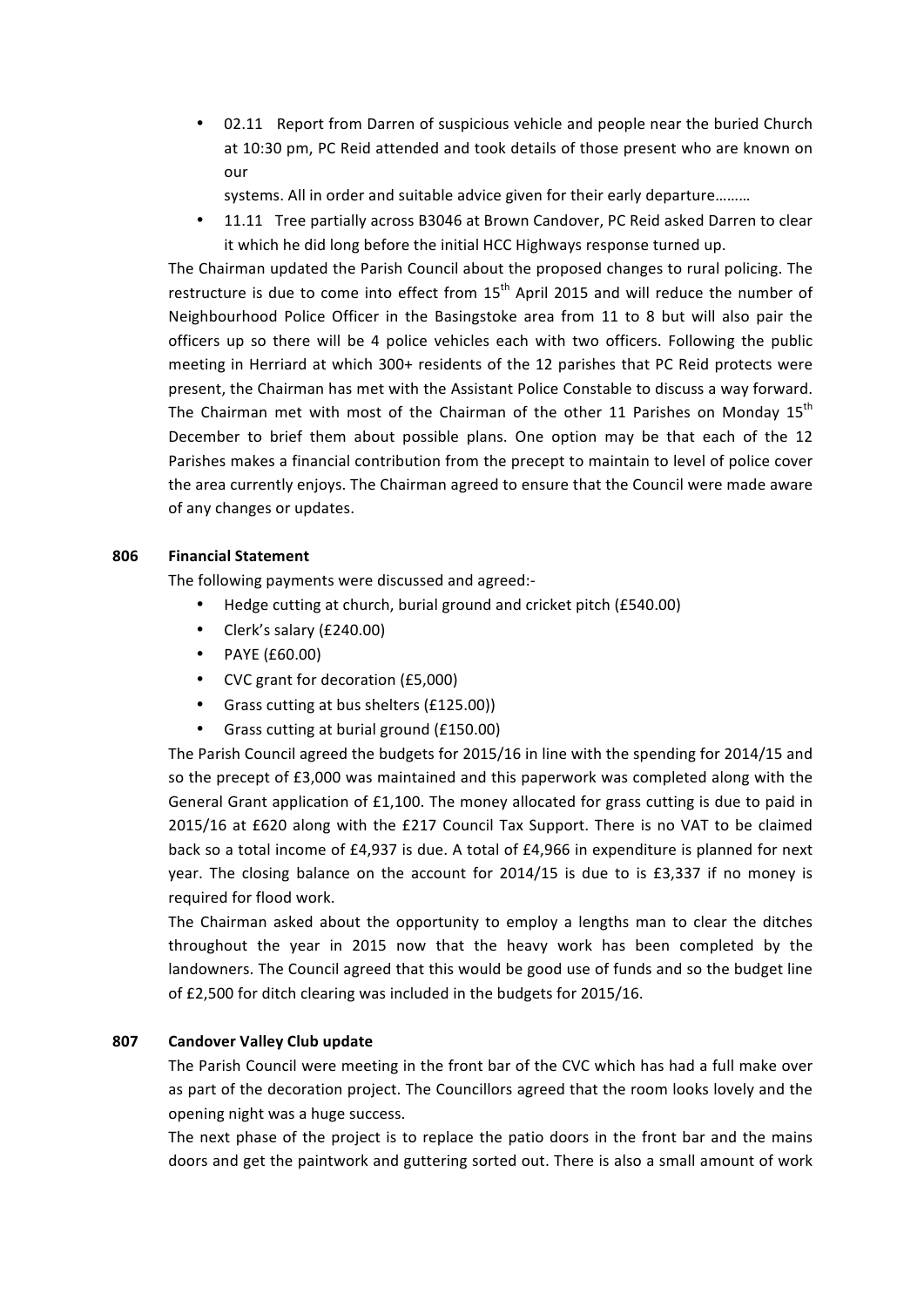to do in the kitchen area. A grant from Basingstoke and Deane has been applied for to support this activity.

The Children's Christmas Party was a success with 35 children attending and all the usual games and Santa was able to make time for an appearance at this very busy time of the year.

The Chairman asked that the Parish Council record their thanks for the CVC Committee for all their hard work in 2014 with the refurbishment which has made the club such a wonderful asset to the community.

#### **808 Planning**

There have been two planning applications since the last meeting, they are:-

- Tree work at Pegs Cottage, Brown Candover no objections
- Side and front extension at 8 Gravel Close and new garage and workshop when existing is demolished  $-$  no objections

The retrospective application for Moth House has been declined by Basingstoke and Deane planning department.

#### **Action:** Clerk to speak to planning department and get an understanding of next steps.

Councillor Curtis Hayward asked about an alert which had been received about new illuminated signs at the Woolpack Inn. The Clerk was asked to investigate.

**Action:** Clerk to check on application

#### **809 Flooding**

There has been a huge amount of work carried o9ut by the local landowners in both Brown and Chilton Candover. Some work is planned at the gravel pit at the end of Gravel Close with the two property owners working together to get an access route cleared to allow water to run away.

The owners of Wayfarers Cottage in Brown Candover are working to remove the concrete bridges which have been a block to water flow in 2000 and 2014. This property has also installed a new sewage system.

The highways department are producing a report on the heavy engineering work which is planned with the grant money allocated to the valley. This will include replacing the culvert at Spybush Lane in Brown Candover with a much larger bore pipe but this work will not be possible until water levels have dropped again in 2015.

### **810 Website Update**

Councillor Peisley has updated all the minutes on the website and has also been able to add some photographs of various events.

### **811 Community Store**

The Clerk reported that at the Preston Candover and Nutley Parish Council meeting on Monday  $15<sup>th</sup>$  December, the Community Store Committee gave a presentation about the plans. The group have identified a number of sites but the preferred one is the field next to the village hall in Preston Candover, which is owned by Lord Sainsbury. The group are working on their plans to ensure agreement from the community and landowner for the plans to continue.